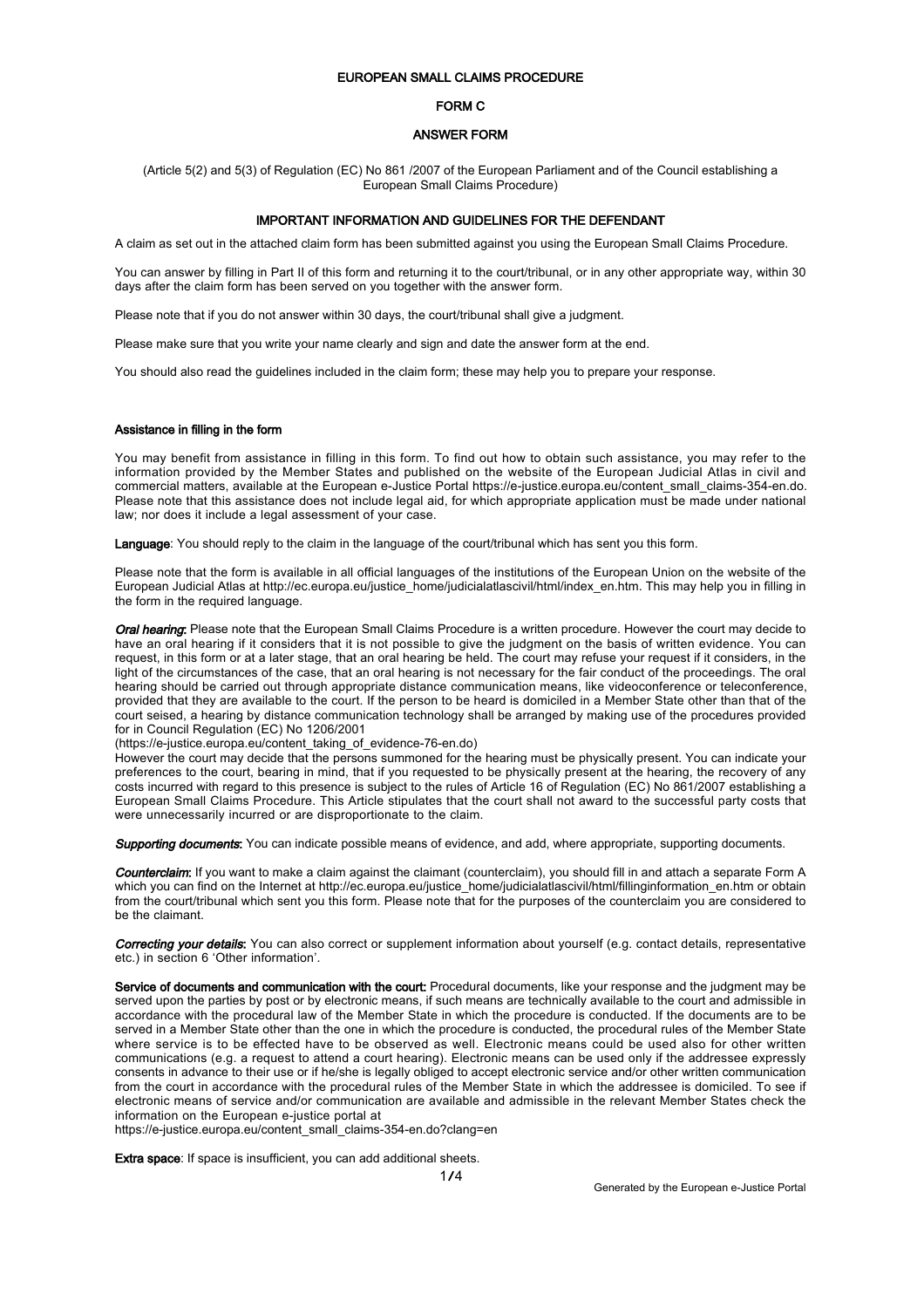|                    | Part I (to be filled in by the court/tribunal) |
|--------------------|------------------------------------------------|
| Name of claimant:  |                                                |
| Name of defendant: |                                                |
| Court/tribunal:    |                                                |
| Claim:             |                                                |
| Case number:       |                                                |
|                    |                                                |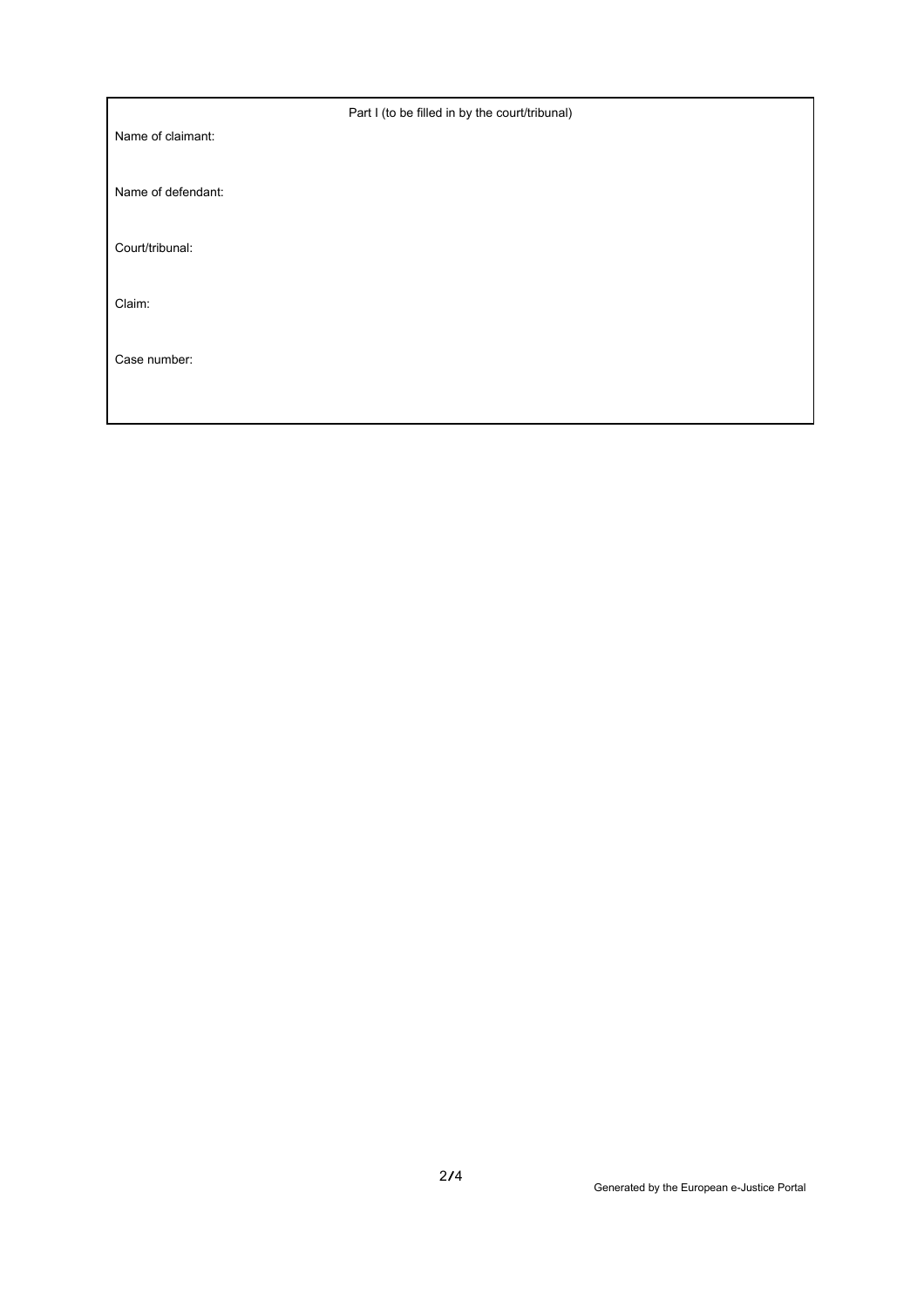| Part II (to be filled in by the defendant)                                                                                      |                                                                                                        |  |  |
|---------------------------------------------------------------------------------------------------------------------------------|--------------------------------------------------------------------------------------------------------|--|--|
| 1. Do you accept the claim?                                                                                                     |                                                                                                        |  |  |
| Yes                                                                                                                             |                                                                                                        |  |  |
| No                                                                                                                              |                                                                                                        |  |  |
| Partially                                                                                                                       |                                                                                                        |  |  |
| If you have answered 'no' or 'partially', please indicate reasons:                                                              |                                                                                                        |  |  |
|                                                                                                                                 |                                                                                                        |  |  |
| The claim is outside the scope of the European Small Claims Procedure                                                           |                                                                                                        |  |  |
| please specify below                                                                                                            |                                                                                                        |  |  |
|                                                                                                                                 |                                                                                                        |  |  |
|                                                                                                                                 |                                                                                                        |  |  |
| Other                                                                                                                           |                                                                                                        |  |  |
| please specify below                                                                                                            |                                                                                                        |  |  |
|                                                                                                                                 |                                                                                                        |  |  |
|                                                                                                                                 |                                                                                                        |  |  |
| 2. If you do not accept the claim please describe the evidence you wish to put forward to contest it. Please state which points |                                                                                                        |  |  |
|                                                                                                                                 | of your answer the evidence supports. Where appropriate, you should add relevant supporting documents. |  |  |
| Written evidence                                                                                                                | please specify below                                                                                   |  |  |
|                                                                                                                                 |                                                                                                        |  |  |
| Witnesses                                                                                                                       | please specify below                                                                                   |  |  |
|                                                                                                                                 |                                                                                                        |  |  |
|                                                                                                                                 |                                                                                                        |  |  |
| Other                                                                                                                           | please specify below                                                                                   |  |  |
|                                                                                                                                 |                                                                                                        |  |  |
|                                                                                                                                 |                                                                                                        |  |  |
| 3. Do you want an oral hearing to be held?                                                                                      |                                                                                                        |  |  |
| Yes                                                                                                                             |                                                                                                        |  |  |
| No                                                                                                                              |                                                                                                        |  |  |
| If yes, please indicate reasons (*):                                                                                            |                                                                                                        |  |  |
|                                                                                                                                 |                                                                                                        |  |  |
|                                                                                                                                 |                                                                                                        |  |  |
| 4. If the court decides to hold an oral hearing, do you want to be physically present?                                          |                                                                                                        |  |  |
| Yes                                                                                                                             |                                                                                                        |  |  |
|                                                                                                                                 |                                                                                                        |  |  |
| No                                                                                                                              |                                                                                                        |  |  |
| If yes, please indicate reasons (*):                                                                                            |                                                                                                        |  |  |
|                                                                                                                                 |                                                                                                        |  |  |
|                                                                                                                                 |                                                                                                        |  |  |
| 5. Are you claiming the costs of proceedings?                                                                                   |                                                                                                        |  |  |
| Yes                                                                                                                             |                                                                                                        |  |  |
| No                                                                                                                              |                                                                                                        |  |  |
|                                                                                                                                 | If yes, please specify which costs and if possible, indicate the amount claimed or incurred so far:    |  |  |
|                                                                                                                                 |                                                                                                        |  |  |
|                                                                                                                                 |                                                                                                        |  |  |
|                                                                                                                                 |                                                                                                        |  |  |
| 6. Do you want to make a counterclaim?                                                                                          |                                                                                                        |  |  |
| Yes                                                                                                                             |                                                                                                        |  |  |
| No                                                                                                                              |                                                                                                        |  |  |